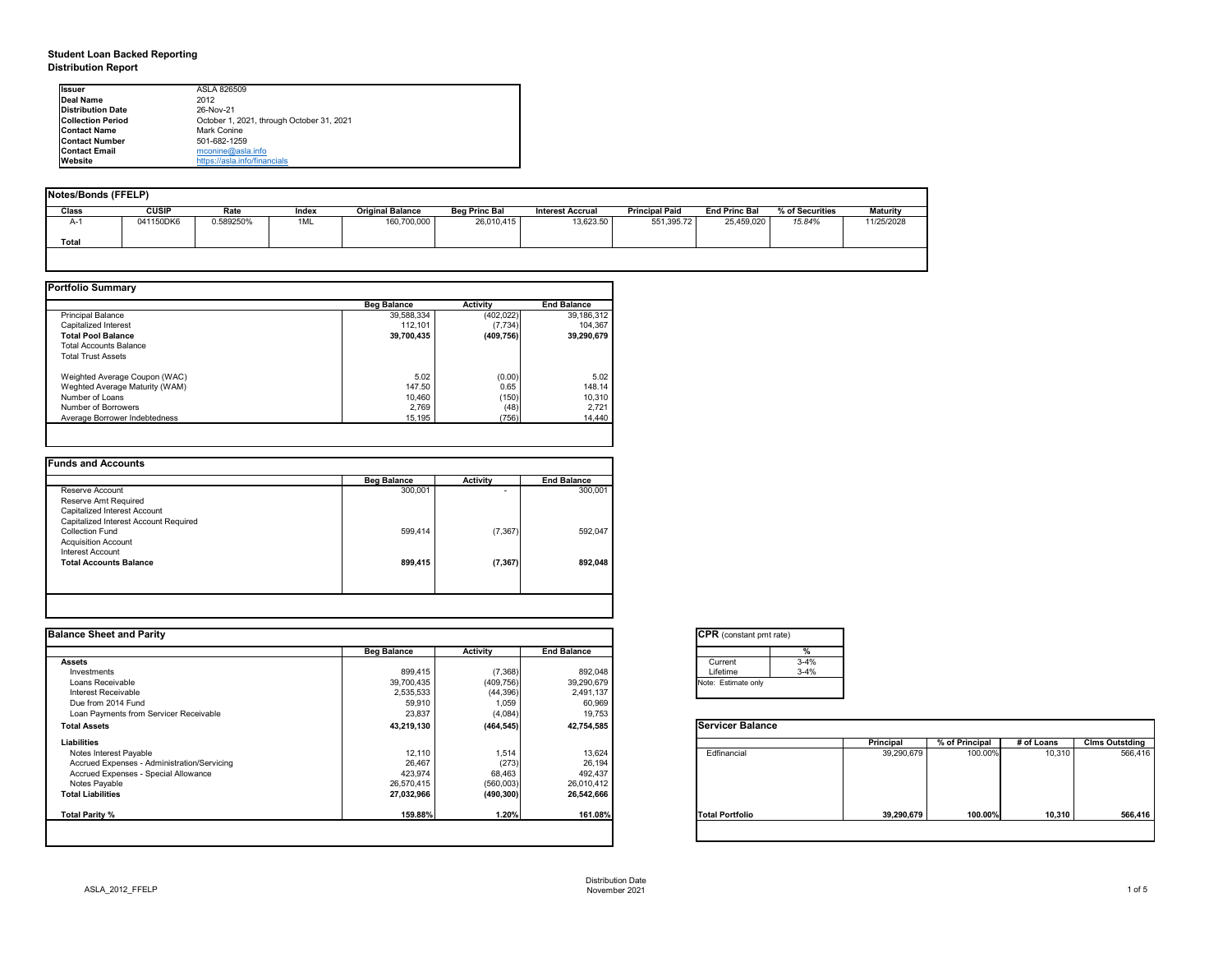## **Student Loan Backed Reporting Distribution Report**

### **Delinquency Status**

|                           | # of Loans       |               | <b>Principal</b> |               | % of Principal   |               | <b>WAC</b>       |               | <b>WARM</b>      |               |
|---------------------------|------------------|---------------|------------------|---------------|------------------|---------------|------------------|---------------|------------------|---------------|
|                           | <b>Beginning</b> | <b>Ending</b> | <b>Beginning</b> | <b>Ending</b> | <b>Beginning</b> | <b>Ending</b> | <b>Beginning</b> | <b>Ending</b> | <b>Beginning</b> | <b>Ending</b> |
| In School                 | 10               |               | 64,728           | 68,228        | 0.16%            | 0.17%         | 5.59             | 5.65          | 118.38           | 118.46        |
| Grace                     |                  |               | 7,875            | 4,375         | 0.02%            | 0.01%         | 6.80             | 6.80          | 120.00           | 120.00        |
| Repayment                 |                  |               |                  |               |                  |               |                  |               |                  |               |
| Current                   | 6,927            | 6,859         | 24,674,777       | 24,823,789    | 62.15%           | 63.18%        | 5.28             | 5.31          | 164.27           | 164.40        |
| 31-60 Days Delinquent     | 427              | 338           | 1,741,406        | 1,452,088     | 4.39%            | 3.70%         | 5.45             | 5.04          | 150.04           | 148.94        |
| 61-90 Days Delinquent     | 138              | 281           | 571,922          | 1,012,955     | 1.44%            | 2.58%         | 5.41             | 5.24          | 142.49           | 145.91        |
| 91-120 Days Delingent     | 308              | 93            | 1,393,252        | 420,563       | 3.51%            | 1.07%         | 5.41             | 5.54          | 135.76           | 130.74        |
| 121-180 Days Delinquent   | 243              | 361           | 1,088,495        | 1,629,856     | 2.74%            | 4.15%         | 5.26             | 5.29          | 128.82           | 130.11        |
| 181-270 Days Delinquent   | 219              | 232           | 1,045,225        | 1,112,375     | 2.63%            | 2.83%         | 5.53             | 5.63          | 125.73           | 136.16        |
| 271+ Days Delinquent      | 85               | 78            | 384,500          | 421,537       | 0.97%            | 1.07%         | 5.30             | 5.16          | 124.63           | 106.44        |
| <b>Total Repayment</b>    | 8,347            | 8,242         | 30,899,576       | 30,873,164    | 77.83%           | 78.58%        | 5.31             | 5.30          | 158.73           | 158.99        |
| Forbearance               | 1,188            | 1,135         | 5,211,812        | 4,737,654     | 13.13%           | 12.06%        | 5.46             | 5.47          | 153.39           | 158.09        |
| Deferment                 | 790              | 788           | 3,010,091        | 3,077,109     | 7.58%            | 7.83%         | 5.24             | 5.27          | 144.20           | 143.54        |
| <b>Claims in Progress</b> | 120              | 129           | 506,353          | 527,363       | 1.28%            | 1.34%         | 5.01             | 5.08          | 117.17           | 115.96        |
| <b>Claims Denied</b>      |                  |               |                  | 2,787         |                  | 0.01%         |                  | 2.32          |                  | 113.00        |
| <b>Total Portfolio</b>    | 10,460           | 10,310        | 39,700,435       | 39,290,679    | 100.00%          | 100.00%       | 5.32             | 5.32          | 156.32           | 157.01        |

|                                     | # of Loans       |               |                  | <b>Principal</b> |                  | % of Principal |                  | <b>WAC</b>    |                  | <b>WARM</b>   |  |
|-------------------------------------|------------------|---------------|------------------|------------------|------------------|----------------|------------------|---------------|------------------|---------------|--|
|                                     | <b>Beginning</b> | <b>Ending</b> | <b>Beginning</b> | Ending           | <b>Beginning</b> | <b>Ending</b>  | <b>Beginning</b> | <b>Ending</b> | <b>Beginning</b> | <b>Ending</b> |  |
| Current                             | 6,927            | 6,859         | 24,674,777       | 24,823,789       | 79.85%           | 80.41%         | 5.28             | 5.31          | 164.27           | 164.40        |  |
| 31-60 Days Delinquent               | 427              | 338           | 1,741,406        | 1,452,088        | 5.64%            | 4.70%          | 5.45             | 5.04          | 150.04           | 148.94        |  |
| 61-90 Days Delinquent               | 138              | 281           | 571,922          | 1,012,955        | 1.85%            | 3.28%          | 5.41             | 5.24          | 142.49           | 145.91        |  |
| 91-120 Days Delinqent               | 308              | 93            | 1,393,252        | 420,563          | 4.51%            | 1.36%          | 5.41             | 5.54          | 135.76           | 130.74        |  |
| 121-180 Days Delinquent             | 243              | 261<br>ו טכ   | 1,088,495        | 1,629,856        | 3.52%            | 5.28%          | 5.26             | 5.29          | 128.82           | 130.11        |  |
| 181-270 Days Delinquent             | 219              | 232           | 1,045,225        | 1,112,375        | 3.38%            | 3.60%          | 5.53             | 5.63          | 125.73           | 136.16        |  |
| 271+ Days Delinquent                | 85               | 70            | 384,500          | 421,537          | 1.24%            | 1.37%          | 5.30             | 5.16          | 124.63           | 106.44        |  |
| <b>Total Portfolio in Repayment</b> | 8,347            | 8,242         | 30,899,576       | 30,873,164       | 100.00%          | 100.00%        | 5.31             | 5.30          | 158.73           | 158.99        |  |

| ortfolio by Loan Type                 |                  |               |                  |               |                  |               |                  |               |                  |               |
|---------------------------------------|------------------|---------------|------------------|---------------|------------------|---------------|------------------|---------------|------------------|---------------|
|                                       | # of Loans       |               | <b>Principal</b> |               | % of Principal   |               | <b>WAC</b>       |               | <b>WARM</b>      |               |
|                                       | <b>Beginning</b> | <b>Ending</b> | <b>Beginning</b> | <b>Ending</b> | <b>Beginning</b> | <b>Ending</b> | <b>Beginning</b> | <b>Ending</b> | <b>Beginning</b> | <b>Ending</b> |
| <b>Subsidized Consolidation Loans</b> |                  |               |                  |               |                  |               |                  |               |                  |               |
| Unsubsidized Consolidation Loans      |                  |               |                  |               |                  |               |                  |               |                  |               |
| <b>Subsidized Stafford Loans</b>      | 5,896            | 5,805         | 18,052,552       | 17,866,710    | 45.47%           | 45.47%        | 5.16             | 5.17          | 138.54           | 138.86        |
| <b>Unsubsidized Stafford Loans</b>    | 4,438            | 4,383         | 20,840,196       | 20,631,634    | 52.49%           | 52.51%        | 5.35             | 5.34          | 173.41           | 174.41        |
| PLUS/GradPLUS Loans                   | 126              | 122           | 807,687          | 792,335       | 2.03%            | 2.02%         | 8.07             | 8.06          | 113.03           | 113.31        |
| SLS Loans                             |                  |               |                  |               |                  |               |                  |               |                  |               |
| <b>Total Portfolio</b>                | 10,460           | 10,310        | 39,700,435       | 39,290,679    | 100.00%          | 100.00%       | 5.32             | 5.32          | 156.32           | 157.01        |

| Portfolio by Program Type                  |                  |               |                                    |               |                  |               |                  |               |                  |               |
|--------------------------------------------|------------------|---------------|------------------------------------|---------------|------------------|---------------|------------------|---------------|------------------|---------------|
|                                            | # of Loans       |               | <b>Principal</b><br>% of Principal |               | <b>WAC</b>       |               |                  | <b>WARM</b>   |                  |               |
|                                            | <b>Beginning</b> | <b>Ending</b> | <b>Beginning</b>                   | <b>Ending</b> | <b>Beginning</b> | <b>Ending</b> | <b>Beginning</b> | <b>Ending</b> | <b>Beginning</b> | <b>Ending</b> |
| Graduate / 4-Year Loans                    | 7,902            | 7,784         | 31,045,799                         | 30,688,079    | 78.20%           | 78.11%        | 5.30             | 5.29          | 154.24           | 154.66        |
| 2-Year Loans                               | 2,359            | 2,334         | 8,084,233                          | 8,052,350     | 20.36%           | 20.49%        | 5.41             | 5.41          | 164.02           | 165.29        |
| Proprietary / Technical / Vocational Loans | 199              | 192           | 570,402                            | 550,251       | 1.44%            | 1.40%         | 5.30             | 5.31          | 160.74           | 167.10        |
| Unknown (Consolidation) Loans              |                  |               |                                    |               |                  |               |                  |               |                  |               |
| Other Loans                                |                  |               |                                    |               |                  |               |                  |               |                  |               |
| <b>Total Portfolio</b>                     | 10,460           | 10,310        | 39,700,435                         | 39,290,679    | 100.00%          | 100.00%       | 5.32             | 5.32          | 156.32           | 157.01        |
|                                            |                  |               |                                    |               |                  |               |                  |               |                  |               |

|                        | # of Loans       | <b>Principal</b> |                  | % of Principal |                  |               |
|------------------------|------------------|------------------|------------------|----------------|------------------|---------------|
|                        | <b>Beginning</b> | <b>Ending</b>    | <b>Beginning</b> | <b>Ending</b>  | <b>Beginning</b> | <b>Ending</b> |
| <b>Fixed Loans</b>     | 5,927            | 5,840            | 26,302,309       | 26,019,365     | 66.25%           | 66.22%        |
| Variable Loans         | 4,533            | 4,470            | 13,398,126       | 13,271,314     | 33.75%           | 33.78%        |
| T-Bill Loans           | 4,533            | 4,470            | 13,398,126       | 13,271,314     | 33.75%           | 33.78%        |
| <b>CMT Loans</b>       |                  |                  |                  |                |                  |               |
| <b>Total Portfolio</b> | 10,460           | 10,310           | 39,700,435       | 39,290,679     | 100.00%          | 100.00%       |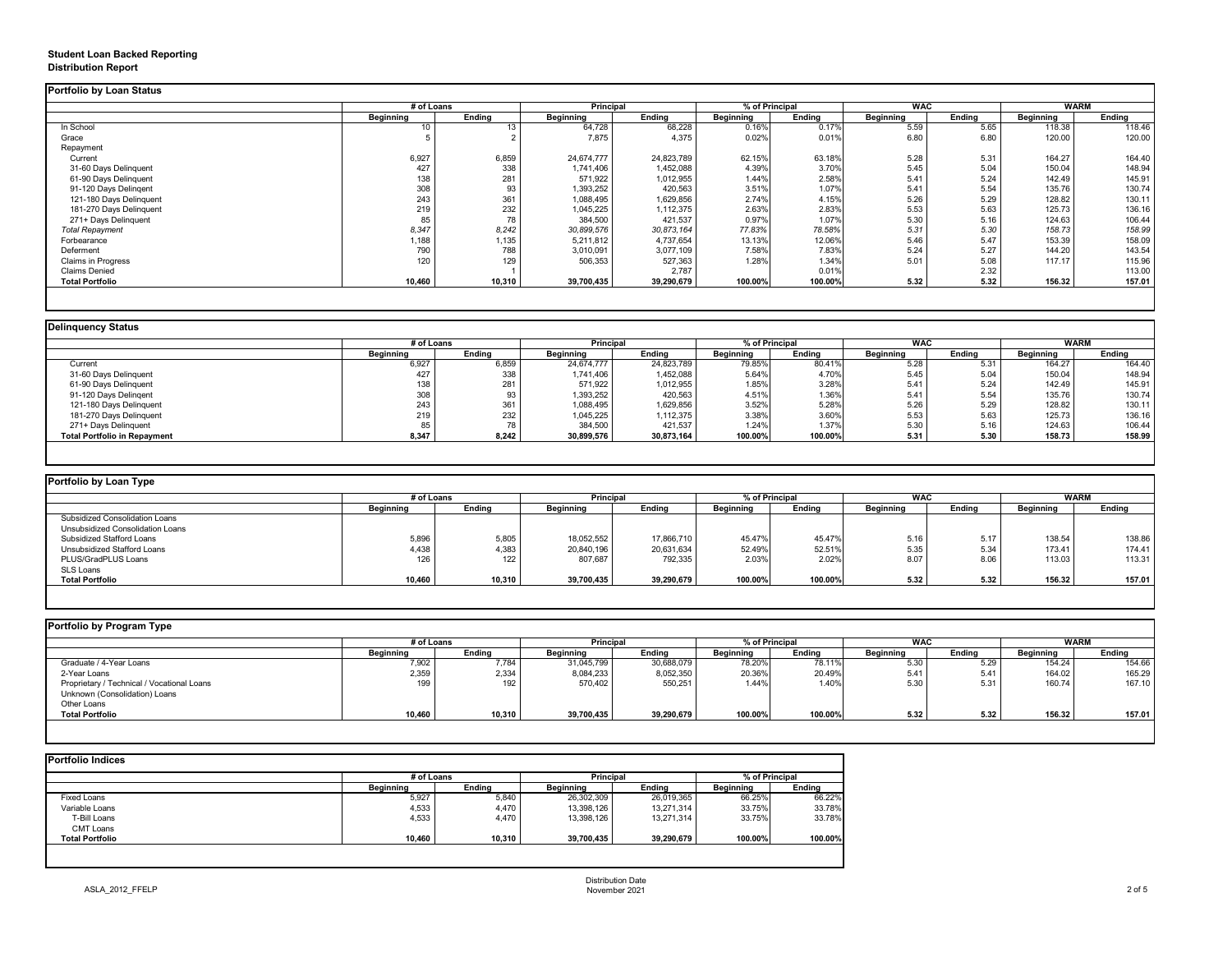**Distribution Date** November 26, 2021<br>**Collection Period** Collection Certification Collection Certification Certification Certification Certification C October 1, 2021, through October 31, 2021

# **Collection Activity**

 $\overline{\phantom{a}}$ 

| <b>Collection Account</b>                                                                              | as of 10/31/2021 |
|--------------------------------------------------------------------------------------------------------|------------------|
| Beginning Balance - October 1, 2021                                                                    | 599,414          |
| <b>Collection Amount Received</b>                                                                      | 592,045          |
| <b>Recoveries</b>                                                                                      |                  |
| Reserve Account                                                                                        |                  |
| <b>Excess of Required Reserve Account</b>                                                              |                  |
| Interest on Investment Earnings                                                                        | 3                |
| Capitalized Interest Account (after a stepdown or release date)                                        |                  |
| <b>Acquisition Account</b>                                                                             |                  |
| <b>Payments from Guarantor</b>                                                                         |                  |
| Amount incorrectly underreported for Available Funds in July 2021. Will be distributed in August 2021. |                  |
| <b>Required Repurchases</b>                                                                            |                  |
| Special Allowance Payable to Department of Education                                                   |                  |
| <b>Consolidation Rebate Fees</b>                                                                       |                  |
| Rating Agency Surveillance Fees                                                                        |                  |
| Principal payments, interest payments, administration fees, servicing fees, and trustee fees           | (599, 414)       |
| <b>Other Amounts Received in Collection</b>                                                            |                  |
| <b>Total Available Funds</b>                                                                           | 592,047          |

| <b>Fees Due for Current Period</b> | as of 10/31/2021 |
|------------------------------------|------------------|
| Indenture Trustee Fees             | 833.33           |
| <b>Servicing Fees</b>              | 22,920           |
| <b>Administration Fees</b>         | 3,274            |
| Late Fees                          |                  |
| Other Fees                         |                  |
| <b>Total Fees</b>                  | 27,027.33        |

| <b>Cumulative Default Rate</b>                                                                | as of 10/31/2021 |
|-----------------------------------------------------------------------------------------------|------------------|
| Current Period Defaults (\$)                                                                  | 267,892.19       |
| Cumulative Defaults (\$)                                                                      | 47,946,146.38    |
| Cumulative Default (% of original pool balance)                                               | 29.86%           |
| Cumulative Default (% of cumulative entered repayment balance) <sup>a</sup>                   | 122.26%          |
| Current Period Payments (Recoveries) from Guarantor (\$)                                      | 201,205.26       |
| Current Period Borrower Recoveries (\$)                                                       | n/a              |
| Cumulative Recoveries (\$) <sup>b</sup>                                                       | 44,569,169.79    |
| <b>Cumulative Recovery Rate (%)</b>                                                           | 92.96%           |
| <b>Cumulative Net Loss Rate (%)</b>                                                           | 2.10%            |
| Servicer Reject Rate (FFELP) (%)                                                              |                  |
| Cumulative Servicer Reject Rate (FFELP) (%)                                                   |                  |
| Repayment balance includes all repayment loans with the exception of balances in claim status |                  |
| Cumulative Recoveries includes 97% of claims in progress balances<br>D)                       |                  |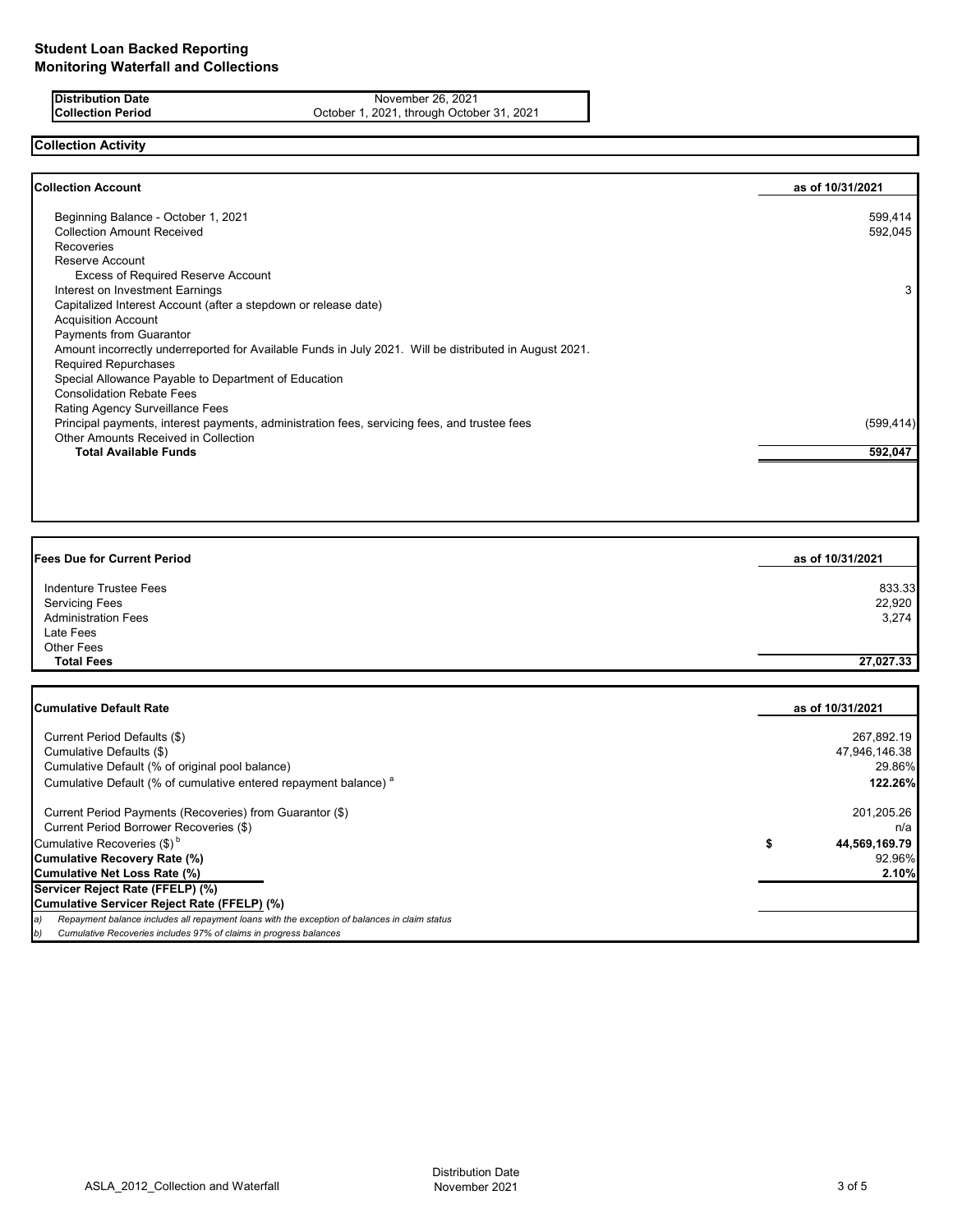## **Waterfall Activity**

| <b>Waterfall for Distribution</b>                                                         | <b>Amount Due</b> | <b>Amount Remaining</b> |
|-------------------------------------------------------------------------------------------|-------------------|-------------------------|
| <b>Total Available Funds</b>                                                              |                   | 592,047                 |
| First: Payments under any Joint Sharing Agreement                                         |                   |                         |
| <b>Second: Trustee Fees</b>                                                               | 833.33            | 591,214                 |
| Third: Servicing Fees and Backup Servicing Fees                                           | 22,920            | 568,294                 |
| <b>Fourth: Administration Fees</b>                                                        | 3,274             | 565,020                 |
| <b>Fifth: Noteholder Interest</b>                                                         | 13623.5           | 551,396                 |
| Sixth: Reinstate the balance of the Reserve Fund up to the Specified Reserve Fund Balance |                   |                         |
| Seventh: Noteholder Principal, until paid in full                                         | 551395.72         |                         |
|                                                                                           |                   |                         |

| <b>Principal and Interest Distributions</b> | <b>Class A-1</b> |
|---------------------------------------------|------------------|
|                                             |                  |
| Monthly Interest Due                        | 13623.5          |
| Monthly Interest Paid                       | 13623.5          |
| Interest Shortfall                          | 01               |
| Interest Carryover Due                      | 0                |
| Interest Carryover Paid                     | 0                |
| Interest Carryover                          | $\Omega$         |
| Monthly Principal Distribution Amount       | 551395.72        |
| <b>Monthly Principal Paid</b>               | 551395.72        |
| Shortfall                                   | Ω                |
| <b>Total Distribution Amount</b>            | 565,019.22       |